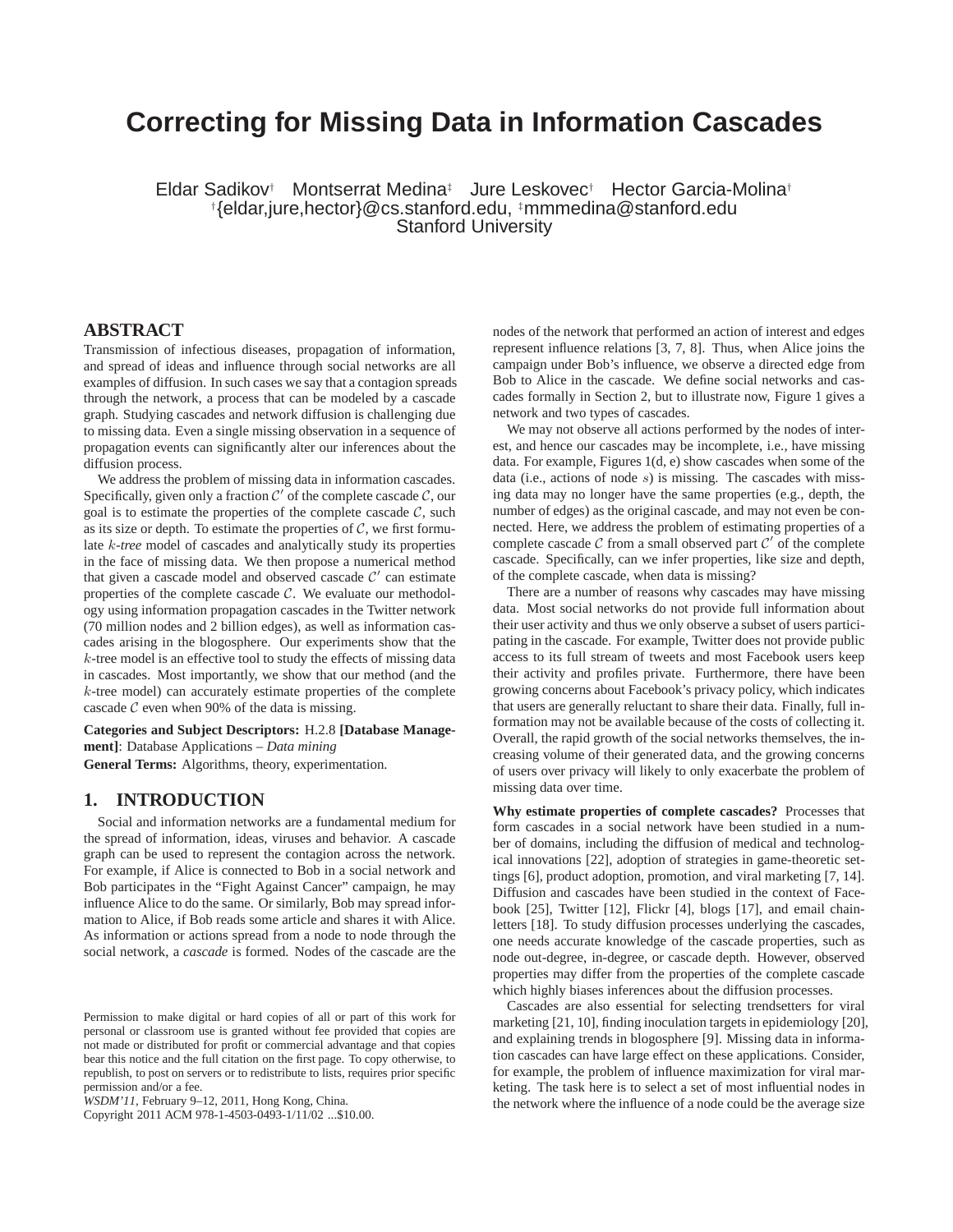

**Figure 1: Missing data in cascades. (a) A social network. (b) Influence cascade: we observe edges over which the information propagated. (c) Network cascade: we only observe participating nodes, not propagation edges; edges are inferred from the network based on time order. (d, e) Influence and network cascades, respectively, with missing data (information about node** s **is missing).**

of the cascades it creates. However, a cascade can become disconnected with missing data, so the size cannot be reliably estimated. Accordingly, the influence maximization algorithm will perform poorly and the targeted marketing campaign will likely fail.

**Related work on missing data.** Missing data in networks is a longstanding but relatively poorly understood problem. Related to our work here are the works that study the effects of missing data on measured properties of social networks [11] and the study of biases when obtaining a graph of the Internet based on measurements [13, 1]. Another related line of work is on sampling in large networks [15, 19, 24], where given a large network we would like to find some procedure to sample a small set of nodes such that important structural properties of the network are preserved.

In terms of the effects of missing data in information cascades prior work is practically nonexistent. The exception is the recent work by Choudhury et al. [5] that considers the effect of various sampling strategies on the measured properties of diffusion series (similar notion to cascades). While this work tries to find a sampling strategy that least distorts the observed properties, our work here differs. We work under consideration of uniform random sampling, where each node is missing independently with probability  $1 - \sigma$ . However, we are able not only to both *analytically* and empirically understand the distortion created by sampling (i.e., missing data) but also to *correct* for the distortion (i.e., infer properties of the complete cascade). To our knowledge this is the first attempt to analytically understand the distortions under missing data and, more importantly, to correct for them. This is especially challenging as cascades, tree-like graphs, are very fragile, easily disconnected even with a small fraction of missing nodes.

**Outline.** In the following we first propose a k-tree model of cascades and derive properties of the resulting cascades, such as size, number of edges, etc. Then, given an observed cascade  $\mathcal{C}'$  with missing data, we show how to select a "proxy" k-tree model that best approximates  $C'$ . The model can then be used to estimate the properties of the complete cascade  $C$ . We experimentally show that the properties estimated via a proxy cascade are much closer to the true properties of  $C$  than the observed properties on  $C'$  for any sample ratio  $\sigma$  less than 0.7. Hence, we can effectively correct for missing data.

We evaluate our findings on a Twitter social network of 70 million nodes and 2 billion edges. We run our experiments on more than 1 billion tweets. In addition, we also study information diffusion cascades formed on the blogosphere. We show that our methodology can reliably infer structural properties of complete cascades with as much as 90% of missing data.

# **2. PROBLEM STATEMENT**

We model a social network, over which cascades unfold, as a directed graph  $G(V, E)$ , where nodes V represent entities (e.g., people, web sites, blogs) and edges E represent directed interactions. For example, in network in Fig. 1(a), nodes  $r$  and  $s$  interact with  $t$ .

We focus on nodes of  $G$  that have performed a particular type of action, e.g., joined the "Fight against cancer" campaign, participated in an online poll, or bought a camera. The process starts with an initially active node  $r$  (the root) and the decision to perform an action can be seen as an infection transmitted over the edges of G from a node to node as a result of their interaction. An *action sequence* A is a sequence of pairs  $(s, t)$ , one pair for each node t that performed the action of interest, where  $s$  influenced  $t$ . For example, if s bought a camera under the influence of r, then  $(r, s)$  appears in the action sequence. The initially active node  $r$  is not influenced by anyone, denoted by  $(\perp, r)$ . The order of the pairs in A represent the order in which nodes performed the action of interest. For the scenario so far, we have  $A = \langle (\perp, r), (r, s) \rangle$ . We assume a node can be influenced by at most one other node, much like a disease is transmitted to a person from a specific individual in epidemic models [2]. If a node performs the action multiple times, we only consider the first action.

The subgraph of  $G$  defined by the influence relations in the action sequence forms an *influence cascade*  $C_i$ . The nodes in  $C_i$ are the nodes in the action sequence and an edge  $(r, s)$  is in  $\mathcal{C}_i$ if  $(r, s) \in A$  (since actions only spread along the edges of G then  $(r, s) \in E$ ). Figure 1(b) shows one possible influence cascade, where  $r$  is the initially active node, which then influenced node s, which in turn influenced nodes  $v$  and then  $t$ . Note, there is only one *root* node, which is not influenced by any other nodes – the first node in the action sequence. Influence cascades are trees because nodes cannot repeat in the action sequence and each non-root node  $s$  has one incoming edge (from the influencer of  $s$ ). Such tree-like cascades are common in real data: we will show in Section 5, for example, that influence cascades arise in the blogosphere.

In some real-world scenarios, however, it may be hard to identify an influencing node. We may only observe action sequence pairs of the form  $(\emptyset, u)$  where we know that node u performed an action but do not know which node influenced the action. In this case, we construct a *network cascade*  $C_n$ . The nodes in  $C_n$  are the nodes in the action sequence and an edge  $(r, s)$  is in  $\mathcal{C}_n$  if  $(r, s) \in E$  and r appears before s in the action sequence. Intuitively, there is an edge between  $r$  and  $s$  in the network cascade if  $r$  performed the action before s and  $r$  is connected to  $s$  in the social network  $G$ . Network cascades, as we will see in Section 5, arise on Twitter.

For example, Figure 1(c) shows a network cascade. In particular, note that  $t$  is now connected to all nodes that could have possibly influenced it. We call the edges that are in the network cascade but not in the influence cascade *spurious*, e.g., edge  $(r, t)$  is spurious. Since each node may have more than one incoming edge, network cascades are not trees but rather directed acyclic graphs (DAGs).

As discussed in Section 1, we may not observe the complete action sequence, so we may have missing data in our cascades. In particular, say, we have a sample of the action sequence. Then if we use the sampled action sequence instead of the complete action sequence in the definitions above, we obtain a *sampled influence*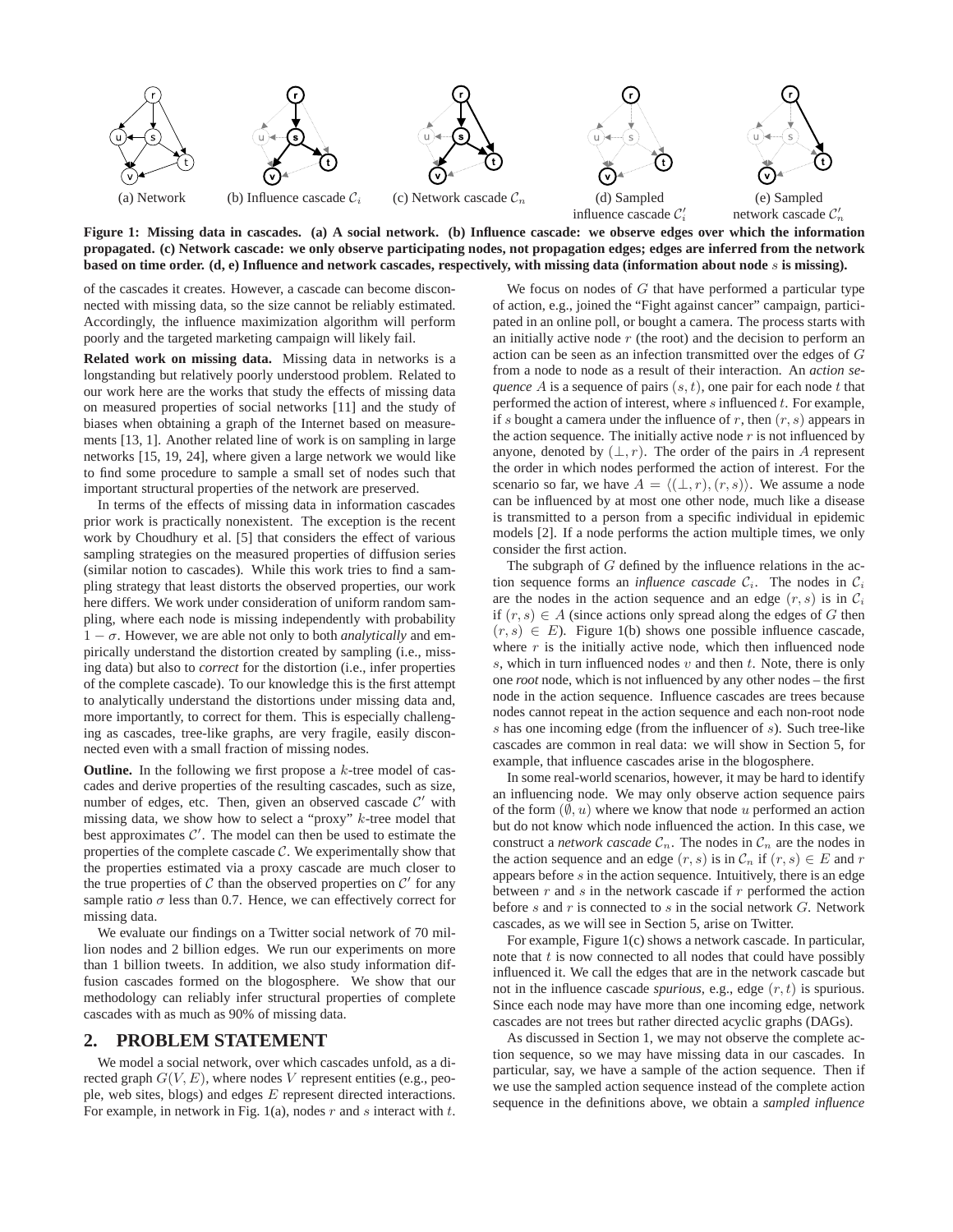

**Figure 2: Methodology.**

*cascade* or a *sampled network cascade*. For example, Figures 1(d) and (e) show the sampled influence and sampled network cascades for the sampled action sequence where information about node  $s$  is missing. Note how cascades become disconnected in both cases.

In this paper, we assume that missing data is a result of uniform random sampling. Specifically, each node in the complete action sequence is included in the sample at random with probability  $\sigma$ , independent of other nodes. We call  $\sigma$  the *sample ratio*. We consider uniform random sampling because this is the most common sampling strategy and is in fact used by Twitter for its public stream of tweets.

**Methodology.** Our goal is to obtain a set of properties X of a given complete (influence or network) cascade  $C$ . For example, size and depth are two such properties. However, we do not have access to the cascade  $C$  itself but to a sample  $C'$ . Thus, we can only compute the properties  $X'$  of the sample  $C'$ . Note that the properties  $X'$ can be very different from the properties  $X$  of  $C$ . For example, in Figure 1, the depth of the influence cascade is 2, while the depth of its sample is 0.

Figure 2 illustrates our approach. To estimate the properties  $X$  of C, we first propose a k*-tree* model of cascades. The box labeled "ktree cascade" represents a parameterized family of cascades. The samples of these cascades are represented by the box labeled "sampled k-tree cascade." We can compute the properties  $X_M$  of the complete k-tree cascade and  $X'_{M}$  of the sampled k-tree cascade.

Our strategy now is to find a sampled  $k$ -tree cascade with properties  $X'_{M}$  similar to the properties  $X'$  of the sampled cascade  $C'$ . For example, we can find a complete  $k$ -tree cascade (i.e., its parameters) by finding a sampled  $k$ -tree cascade with the expected number of edges equal to the number of edges in  $\mathcal{C}'$ . Once we find such  $k$ -tree cascade, we can approximate the properties  $X$  of the complete target cascade  $\mathcal C$  by the properties  $\mathbf X_{\mathbf M}$  of the complete  $k$ -tree cascade. For example, we estimate the size of  $C$  as the size of the complete k-tree cascade.

We start in Section 3 by defining our  $k$ -tree model of cascades and analytically derive their important properties. Then in Section 4, we discuss how to estimate model parameters so that  $X'_{M}$ and  $X'$  are similar. Finally, in Section 5 we experimentally show the soundness of our approach. For our evaluation, we need complete target cascades in order to check whether  $X$  matches  $X_M$ . We consider two types of target cascades: (a) synthetic cascades obtained from a simulated action propagation process, (b) actual cascades obtained from Twitter and blogs. In addition, through our experiments, we show that the  $k$ -tree model is an effective tool to study the sensitivity of cascade properties to sampling.

#### **3. CASCADE MODEL**

Next we introduce k-tree model of cascades. The model allows for mathematical analysis of cascade properties without the need



**Figure 3: k-tree cascade with branching factor**  $b = 2$ , number **of parents**  $k = 2$ **, and depth**  $h = 3$ **.** 

| Symbol   | Description                                            |
|----------|--------------------------------------------------------|
| $\sigma$ | Fraction of $C$ nodes observed in $C'$ (sample ratio)  |
| р        | Probability of observing a node in the $k$ -tree model |
|          | Number of children (out-degree) via influence edges    |
| h.       | Height of the tree on influence edges                  |
| k.       | Number of parents (in-degree) of non-root nodes        |
| $\eta$   | Number of nodes in the complete k-tree, $n =$          |
| m        | Number of nodes in the sampled k-tree, $m = p \cdot n$ |

#### **Table 1: Table of symbols**

for asymptotic analysis. We cannot assume cascades of infinite size or depth as real cascades are rather shallow. Obtaining precise constant factors in the expressions describing cascade properties is essential in order to be able to reconstruct the complete cascade.

A k*-tree* Γ(b, h, k) is generated from a balanced tree of height  $h$  and branching factor  $b$ . We then augment each node of the tree with  $k - 1$  edges from its  $k - 1$  closest ancestors, starting from its grandparent. Thus nodes have  $k$  parents, except for nodes near the root which do not have enough ancestors. Figure 3 shows a k-tree with  $b = 2$ ,  $h = 3$ , and  $k = 2$ . Original edges of the balanced tree model influence edges while the  $k - 1$  additional edges per node model spurious edges. In Figure 3, influence edges are darker and spurious edges are lighter.

As noted earlier, influence cascades are trees, so we model influence cascades by k-trees with  $k = 1$ , equivalent to regular balanced trees. Network cascades, on the other hand, are modeled by k-trees with  $k > 1$ , since each node of a network cascade can have more than one parent. Even though real cascades may be imbalanced, we have found that they are usually shallow and follow a monotonic growth pattern where the number of nodes at any depth  $i$  usually increases as  $i$  increases. Hence,  $k$ -trees are a good model of the real cascades. We will see in Section 5, that the effect of missing data on the real cascades is the same as it is on the k-trees.

When a k-tree cascade has missing data, we refer to it as *sampled* k-tree. We use  $\Gamma(p, b, h, k)$  to refer to a k-tree  $\Gamma(b, h, k)$  with p fraction of its nodes observed. Each node is included in the sampled  $k$ -tree with probability  $p$ , independently of other nodes.

In what follows, we derive structural properties  $X1, \ldots, X6$  of sampled k-trees  $\Gamma(p, b, h, k)$  as a function of the four parameters  $p, b, h$ , and  $k$ . Some of the properties we study are important in their own right. Others make it easier to match a  $k$ -tree cascade to the target cascade, as described in Section 2. Table 1 provides a reference for the symbols used in the theorems and proofs.

**X1: Number of nodes.** We first derive an expression for the expected number of nodes m in a sampled k-tree  $\Gamma(p, b, h, k)$ .

THEOREM 1. *The expected number of nodes* m *in a sampled*  $k$ -tree  $\Gamma(p, b, h, k)$  is  $p\frac{b^{\tilde{h}+1}-1}{b-1}$ .

PROOF. Let  $n$  be the number of nodes in the complete  $k$ -tree. By summing the geometric series we get  $n = \sum_{i=0}^{h} b^i = \frac{b^{h+1}-1}{b-1}$ . We know that  $m = n \cdot p$  (expectation of binomial random variable with parameters  $(n, p)$ ). Then  $m = p \frac{b^{h+1}-1}{b-1}$ .  $\Box$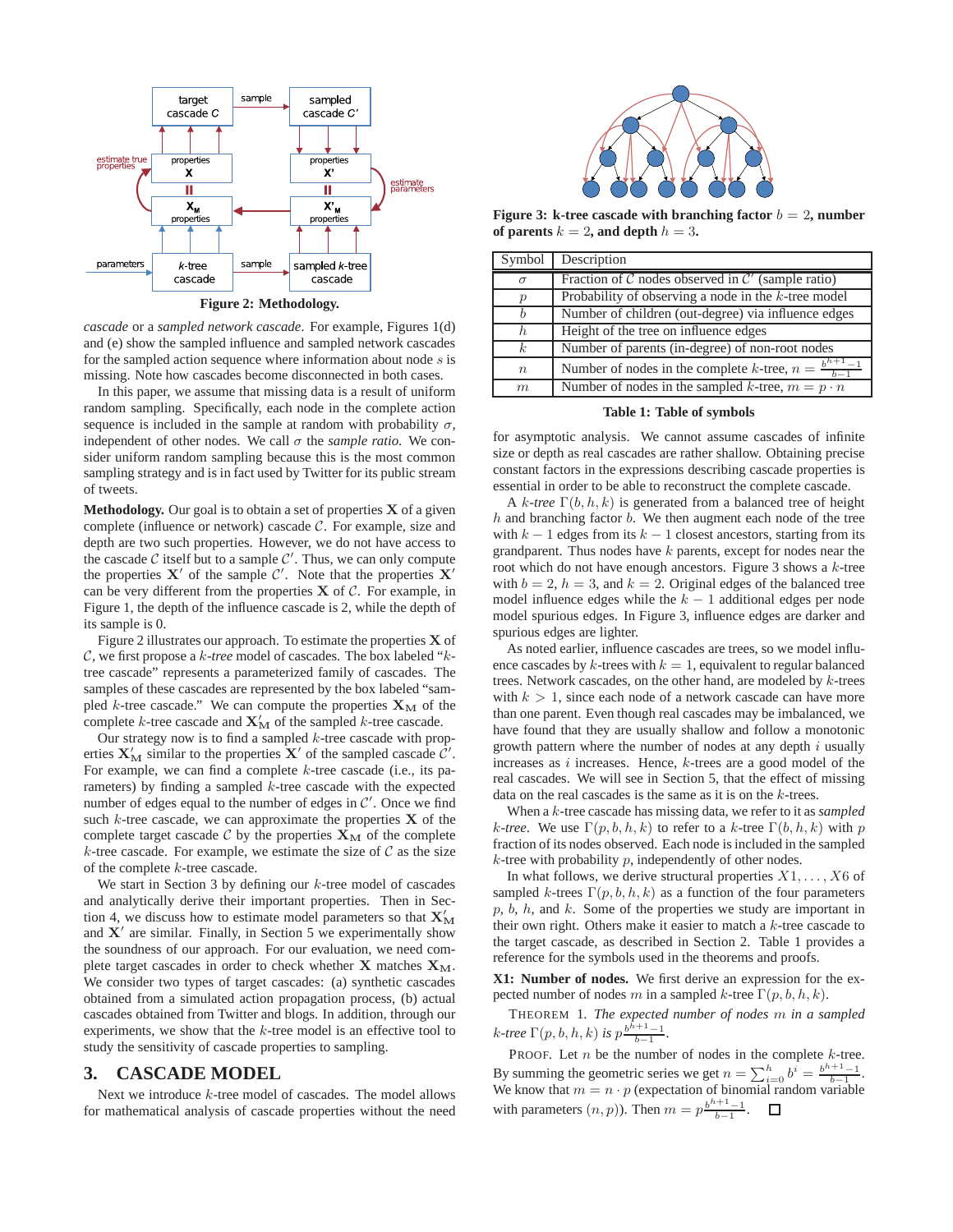**X2: Number of edges.** Observe that any regular tree (i.e.,  $k = 1$ ) has  $(n - 1)$  edges (one incoming edge per each non-root node), while any k-tree generally has close to  $k(n - 1)$  edges (k incoming edges per each non-root node). More formally, the number of observed edges is given by the following theorem:

THEOREM 2. *The expected number of edges in a sampled* k*tree*  $\Gamma(p, b, h, k)$  *is equal to:* 

$$
\frac{p^2}{b-1} \left( \frac{b(1-b^k)}{b-1} + kb^{h+1} \right)
$$

PROOF. Let  $Z_i$  be the random variable representing the number of nodes at level i and  $W_i$  be the random variable representing the number of observed parents of a node at level  $i$ . Then the number of edges is equal to  $\sum_{i=0}^{h} Z_i \cdot W_i$ . By linearity of expectation,  $E[\sum_{i=0}^{h} Z_i \cdot W_i] = \sum_{i=0}^{h} E[Z_i \cdot W_i]$ . Furthermore, since  $Z_i$  is independent of  $W_i$  (because each node is observed independently of other nodes),  $\sum_{i=0}^{h} E[Z_i \cdot W_i] = \sum_{i=0}^{h} E[Z_i] E[W_i]$ . Since  $Z_i$  is a binomial random variable with parameters  $(h^i, g)$  and  $W_i$  $Z_i$  is a binomial random variable with parameters  $(b^i, p)$  and  $W_i$ is a binomial random variable with parameters  $(\min(\{i,k\}), p)$ ,  $E[\sum_{i=0}^{h} Z_i \cdot W_i] = \sum_{i=0}^{h} p^2 b^i \cdot \min(\{i,k\}) = \frac{p^2}{b-1}$  $\frac{p^2}{b-1} \left( \frac{b(1-b^k)}{b-1} \right) +$  $kb^{h+1}$ .

**X3: Number of isolated nodes.** A node becomes isolated if and only if its parents and its children are not observed. Thus, to derive the number of isolated nodes, let's first derive the number of children each node has.

LEMMA 1. *The expected number of children of a node at level*  $i(i \leq h)$  in a sampled k-tree  $\Gamma(p, b, h, k)$  is  $p \frac{b^{l+1}-b}{b-1}$ , where  $l =$  $\min(k, h - i)$ .

PROOF. Any non-leaf node at level  $i \leq (h - k)$  has outgoing edges to all of its descendants at the next k levels. Hence, each nonleaf node at level  $i \leq (h-k)$  has the following number of outgoing edges in the complete tree:  $\sum_{j=1}^{k} b^j = \left(\frac{b^{k+1}-1}{b-1} - 1\right) = \frac{b^{k+1}-b}{b-1}$ . If  $i > (h - k)$ , then  $k > (h - i)$ , and accordingly, the node can only connect to  $(h - i)$  levels of descendants. Hence, such node will have  $\sum_{j=1}^{h-i} b^j = \frac{b^{h-i+1}-b}{b-1}$  children. Combining both cases, a node at level i in the complete tree has  $\frac{b^{l+1}-b}{b-1}$  children, where  $l = min(k, h - i)$ . Since each node is included in the sample independently of other nodes with probability  $p$ , the expected number of children in the sampled tree is  $p \frac{b^{l+1}-b}{b-1}$ .

Now using Lemma 1, we can derive the expected number of isolated nodes in a sampled  $k$ -tree:

THEOREM 3. In a sampled k-tree  $\Gamma(p, b, h, k)$  the expected num*ber of isolated nodes is equal to:*

$$
\sum_{i=0}^{h} b^{i} p (1-p)^{l+\frac{b^{c+1}-b}{b-1}}
$$

*where*  $l = \min\{i, k\}$  *and*  $c = \min\{h - i, k\}$ .

PROOF. Let  $Z_i$  be the random variable representing the number of nodes at level i and  $W_i$  be the indicator random variable for any node at level  $i$ , equal to 1 if all of the node's parents and children are not observed and 0 otherwise. The number of isolated nodes is then  $\sum_{i=0}^{h} Z_i \cdot W_i$  and, by linearity of expectation,  $E[\sum_{i=0}^{h} Z_i \cdot W_i] =$  $\sum_{i=0}^{h} E[Z_i \cdot W_i].$ 

For a node at level  $i$ , the probability that all of its parents are excluded from the sample is  $(1-p)^l$  where  $l = \min\{i, k\}$ . On the other hand, for the same node the probability that all its children are excluded from the sample is given by  $(1-p)^{\frac{b^{c+1}-b}{b-1}}$  where  $c=$  $\min\{h-i, k\}$  (since a node at level *i* has  $\frac{b^{c+1}-b}{b-1}$  children). Hence,  $W_i$  is a Bernoulli random variable with success probability (1 –

 $p)^{l+\frac{b^{c+1}-b}{b-1}}$ . On the other hand,  $Z_i$  is a binomial random variable with parameters  $(b^i, p)$ . Noting that  $Z_i$  and  $W_i$  are independent (because parents and children of a node are at different levels and each node is observed independently of other nodes):  $\sum_{i=0}^{h} E[Z_i \cdot$ 

$$
W_i] = \sum_{i=0}^{h} E[Z_i] E[W_i] = \sum_{i=0}^{h} b^i p (1-p)^{l + \frac{b^{c+1}-b^{c-1}}{b-1}} \square
$$

**X4: Number of weakly connected components.** A new weakly connected component is formed in a sampled  $k$ -tree if and only if all parents of a given node are not observed. Hence, the number of weakly connected components of a sampled  $k$ -tree is equal to the number of roots of such tree, i.e., nodes with no incoming edges.

THEOREM 4. *The expected number of connected components of a sampled* k*-tree* Γ(p, b, h, k) *is equal to:*

$$
p\frac{[(1-p)b]^{a+1}-1}{(1-p)b-1} + \begin{cases} p(1-p)^k \frac{b^{h+1}-b^a}{b-1} & \text{if } h > k\\ 0 & \text{if } h \le k \end{cases}
$$

*where*  $a = \min(\{k, h\})$ *.* 

PROOF. Let  $Z_i$  be the random variable representing the number of nodes at level  $i$  and  $W_i$  be the indicator random variable for any node at level  $i$ , equal to 1 if all of the node's parents are not observed and 0 otherwise. The number of weakly connected components is then  $\sum_{i=0}^{h} Z_i \cdot W_i$ . By linearity of expectation,  $E[\sum_{i=0}^{h} Z_i \cdot W_i] = \sum_{i=0}^{h} E[Z_i \cdot W_i]$ . Furthermore, since  $Z_i$  is independent of  $W_i$  (because parents of a given node are not among the nodes at the current level and each node is observed independently of other nodes),  $\sum_{i=0}^{h} E[Z_i \cdot W_i] = \sum_{i=0}^{h} E[Z_i] E[W_i]$ . Now we know that  $Z_i$  is a binomial random variable with parameters  $(b^i, p)$  and  $W_i$  is a Bernoulli random variable with success probability  $(1-p)^{\min(\{k,i\})}$ . Hence, the number of weakly connected components is in expectation  $\sum_{i=0}^{h} pb^{i} (1-p)^{\min(\lbrace k,i \rbrace)}$ . Simplifying this expression, we obtain:

$$
p\frac{[(1-p)b]^{a+1}-1}{(1-p)b-1} + \begin{cases} p(1-p)^k \frac{b^{h+1}-b^a}{b-1} & \text{if } h > k\\ 0 & \text{if } h \le k \end{cases}
$$

where  $a = \min(\{k, h\})$  $\Box$ 

**X5: Out-degree of a non-leaf node.** The expected out-degree of a non-leaf node is equal to:

$$
\frac{\text{number of edges}}{\text{number of nodes} - \text{number of leaves}}\tag{1}
$$

By noticing that a node is a leaf if it has no children we derive the number of leaves in a sampled  $k$ -tree:

THEOREM 5. In a sampled k-tree  $\Gamma(p, b, h, k)$  the expected num*ber of leaves is equal to:*

$$
\sum_{i=0}^{h} b^i p(1-p)^{\frac{b^{c+1}-b}{b-1}}
$$

*where*  $c = \min\{h - i, k\}$ .

PROOF. Let  $Z_i$  be the random variable representing the number of nodes at level  $i$  and  $W_i$  be the indicator random variable for any node at level  $i$ , equal to 1 if all of the node's children are not observed and 0 otherwise. The number of leaves is then  $\sum_{i=0}^{h} Z_i \cdot W_i$  and, by linearity of expectation,  $E[\sum_{i=0}^{h} Z_i \cdot W_i] =$  $\sum_{i=0}^{h} E[Z_i \cdot W_i]$ . The number of children a node at level *i* has is in the general form:  $\frac{b^{c+1}-b}{b-1}$  where  $c = \min\{h-i, k\}$ . Hence,  $W_i$  is a Bernoulli random variable with success probability  $(1-p)^{\frac{b^{c+1}-b}{b-1}}$ . On the other hand,  $Z_i$  is a binomial random variable with parameters  $(b^i, p)$ . Since  $Z_i$  and  $W_i$  are independent (because children of a node are not among the nodes at the current level and each node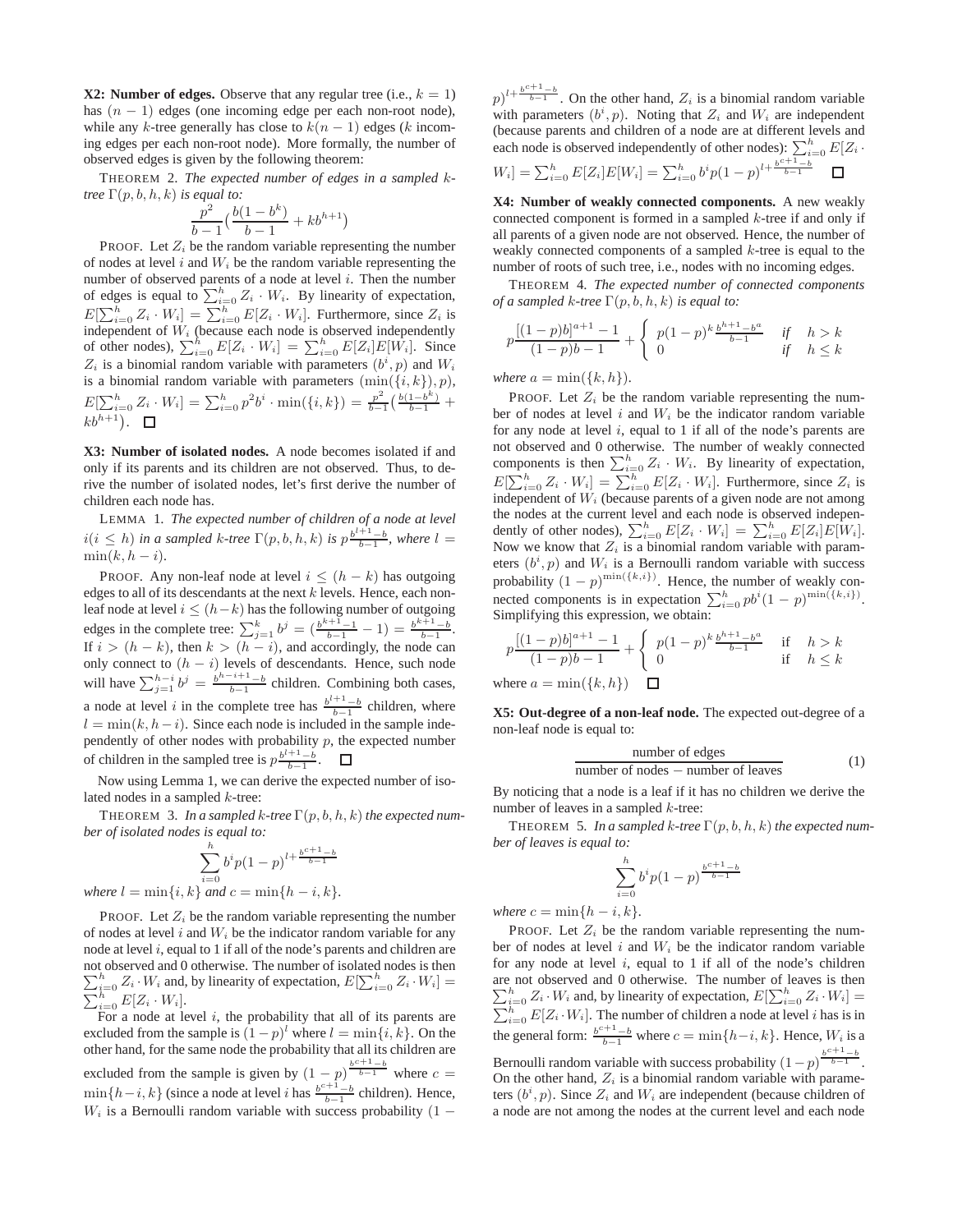is observed independently of other nodes), we have: 
$$
\sum_{i=0}^{h} E[Z_i \cdot W_i] = \sum_{i=0}^{h} E[Z_i] E[W_i] = \sum_{i=0}^{h} b^i p(1-p)^{\frac{b^{c+1}-b}{b-1}} \Box
$$

Now, using Theorems 1, 2, 5, and assuming independence between the number of nodes, the number of edges, and the number of leaves, we find an approximation for the out-degree of non-leaves. The approximation for an arbitrary  $k$  follows from expression  $(1)$ above. However, in the theorem that follows, we consider the case of  $k = 1$  in particular, because it yields an expression for b that does not depend on h, as further discussed in Section 4.

THEOREM 6. *The expected out-degree of a non-leaf node in a sampled* k-tree  $\Gamma(p, b, h, k)$  *for*  $k = 1$  *is approximately:* 

$$
\frac{pb}{1 - (1 - p)^b}
$$

PROOF. Assuming independence between the number of nodes, the number of edges, and the number of leaves, using Theorems 1, 2, 5, the expected out-degree of non-leaves is equal to:

$$
\frac{p^2 \frac{b^{h+1}-b}{b-1}}{p \frac{b^{h+1}-1}{b-1} - (p(1-p)^b \frac{b^h-1}{b-1} + pb^h)} = \frac{pb}{1 - (1-p)^b}
$$

**X6: Average node degree.** Assuming independence between the number of nodes and the number of edges, we can derive an approximation for the average node degree:

THEOREM 7. *Average node degree in a sampled* k*-tree*  $\Gamma(p, b, h, k)$  *with*  $h \gg k$ *, is approximately pk.* 

PROOF. The average degree of a node in a k-tree can be approximated by making independence assumption between the number of nodes and the number of edges. Then using Theorem 1 and 2, we get:

$$
\frac{\frac{p^2}{b-1}\left(\frac{b(1-b^k)}{b-1}+kb^{h+1}\right)}{p\frac{b^{h+1}-1}{b-1}}=\frac{p\left(\frac{b(1-b^k)}{b-1}+kb^{h+1}\right)}{b^{h+1}-1}
$$

If  $h \gg k$ , the above expression approaches  $pk$ .  $\Box$ 

When  $k = 1$  and  $h \gg 1$ , the theorem above shows that the average node degree is proportional to p.

Although expressions in both Theorems 6 and 7 give approximate results, we have experimentally observed that both expressions are accurate in practice.

#### **4. MODEL ESTIMATION**

Recall from Figure 2 that we observe a sample  $\mathcal{C}'$  of the target cascade  $C$ . We aim to estimate parameters of the sampled  $k$ tree  $\Gamma(p, b, h, k)$ , such that its properties  $\mathbf{X}'_{\mathbf{M}}$  closely resemble the properties  $X'$  of the sampled cascade  $\mathcal{C}'$ . The premise is that if  $X'_{M}$ matches  $X'$ , then  $X_M$  will match X. Here we show how we estimate k-tree parameters from  $X'$  using the expressions for X1-X6 (i.e.,  $X'_M$ ) we derived in Section 3. We estimate model parameters in two steps. We first obtain  $p$  and then obtain  $b, h$ , and  $k$ .

**Obtaining** p**.** For influence cascades, we use property X6, and specifically Theorem 7, to obtain an estimate for  $p$ ,  $\hat{p}$ . Recall that for  $k = 1$  (which is always the case for influence cascades), average node degree is equal to the fraction of observed nodes p. Accordingly,  $\hat{p}$  equals to the average node degree measured on  $\mathcal{C}'$ .

For network cascades, on the other hand, we cannot solve analytically for p. Thus, we obtain  $\hat{p}$  by other means. If the sample ratio  $\sigma$  used to obtain C' is known,  $\hat{p} = \sigma$ . If  $\sigma$  is unknown, we estimate  $\sigma$  and set  $\hat{p}$  to the estimated  $\sigma$ . For example, if we have multiple cascades  $\mathcal{C}'$ , all of which were obtained with the same  $\sigma$ ,



**Figure 4: Fitting a** k**-tree model. Two alternative** k**-tree models with respect to the observed cascade property.**

one can estimate  $\sigma$  as the fraction of cascades where the root node is observed (granted that we can identify the root of each cascade).

**Obtaining** b, h and k. Setting p to  $\hat{p}$  from the previous step and equating analytical expressions for X1–X4 to the measured X1–  $X4$  on  $C'$  yields a set of equations with 3 unknowns: b, h, k. For example, if  $m'$  is the number of observed nodes (property X1), then equating the expression for  $m$  from Theorem 1 yields the following equation:  $\hat{p}^{\frac{b^{h+1}-1}{b-1}} = m'$ .

Since the derived equations are non-linear, we cannot directly solve this system. Instead, we solve for the unknowns by finding the set of parameters with the minimum sum of the squares of the errors made in solving every single equation. Specifically, if x' is the measured value of one property on  $\mathcal{C}'$  and  $x'_M$  is the corresponding value predicted by the model  $\Gamma(\hat{p}, b, h, k)$ , then the squared error for that value is  $(x'-x'_M)^2$ .

We have experimentally observed that minimizing the errors in this fashion gives poor results. To explain why, consider Figure 4. The solid curve corresponds to the value  $x'(\sigma)$  of some property  $x$ , e.g., the number of nodes in the cascade, as a function of the sample ratio  $\sigma$ . Of course, in reality we do not see this curve; we only see the value  $x'(\sigma^*)$  at the sample ratio  $\sigma^*$  used to obtain  $\mathcal{C}'$ (and in many cases we do not even know the value of  $\sigma^*$ ). Our goal is to estimate the value of  $x'(\sigma)$  at  $\sigma = 1$ . The two dashed lines illustrate the value  $x'_M(p)$  of the same property x for two k-tree models  $\Gamma_1$  and  $\Gamma_2$ . Even though at  $p = \hat{p}$  model  $\Gamma_1$  fits better than  $Γ<sub>2</sub>$  (point *B* is closer to the solid line than *A*), model  $Γ<sub>2</sub>$  may be preferred. At  $\sigma = 1$  point D of  $\Gamma_2$  is closer to E than C of  $\Gamma_1$ .

In order to prefer models like  $\Gamma_2$  over  $\Gamma_1$ , we should look for models that match the  $x'(\sigma)$  curve better – more than just at the point  $\sigma = \sigma^*$ . But how can we do this fitting when we do not know the shape of  $x'(\sigma)$ ? We can discover other points on the  $x'(\sigma)$  curve by further subsampling the sampled cascade  $\mathcal{C}'$ .

Say we re-sample the cascade C' with rate  $\alpha$  ( $0 < \alpha \le 1$ ) and evaluate the properties. The effect is the same as if we had sampled the original cascade C with sample rate  $\alpha \cdot \sigma^*$ . Thus by using multiple values of  $\alpha$  we obtain multiple points along the  $x'(\sigma)$  curve. Each  $\alpha$  yields a new error term of the form:  $(x'(\alpha \sigma^*) - x'_M)^2$ , where  $x'_M$  is the value predicted by a model when  $p = \alpha \cdot \hat{p}$ . Minimizing the sum of the error terms for all  $\alpha$  values, we fit the model not only at a single point  $\sigma^*$ , but along the whole interval  $(0, \sigma^*)$ . We found it best to generate several samples at the same  $\alpha$ , and then average the measured  $x'$  values.

Figure 5 summarizes the parameter estimation procedure:

- 1. Subsample observed cascade  $\mathcal{C}'$  for multiple values of  $\alpha \in$ (0, 1]. For each  $\alpha$ , generate multiple subsamples of  $\mathcal{C}'$  and average measured properties X1 through X4.
- 2. For each  $\alpha$  (and for  $\alpha = 1$ ), generate an error term: the squared difference between the measured (averaged) value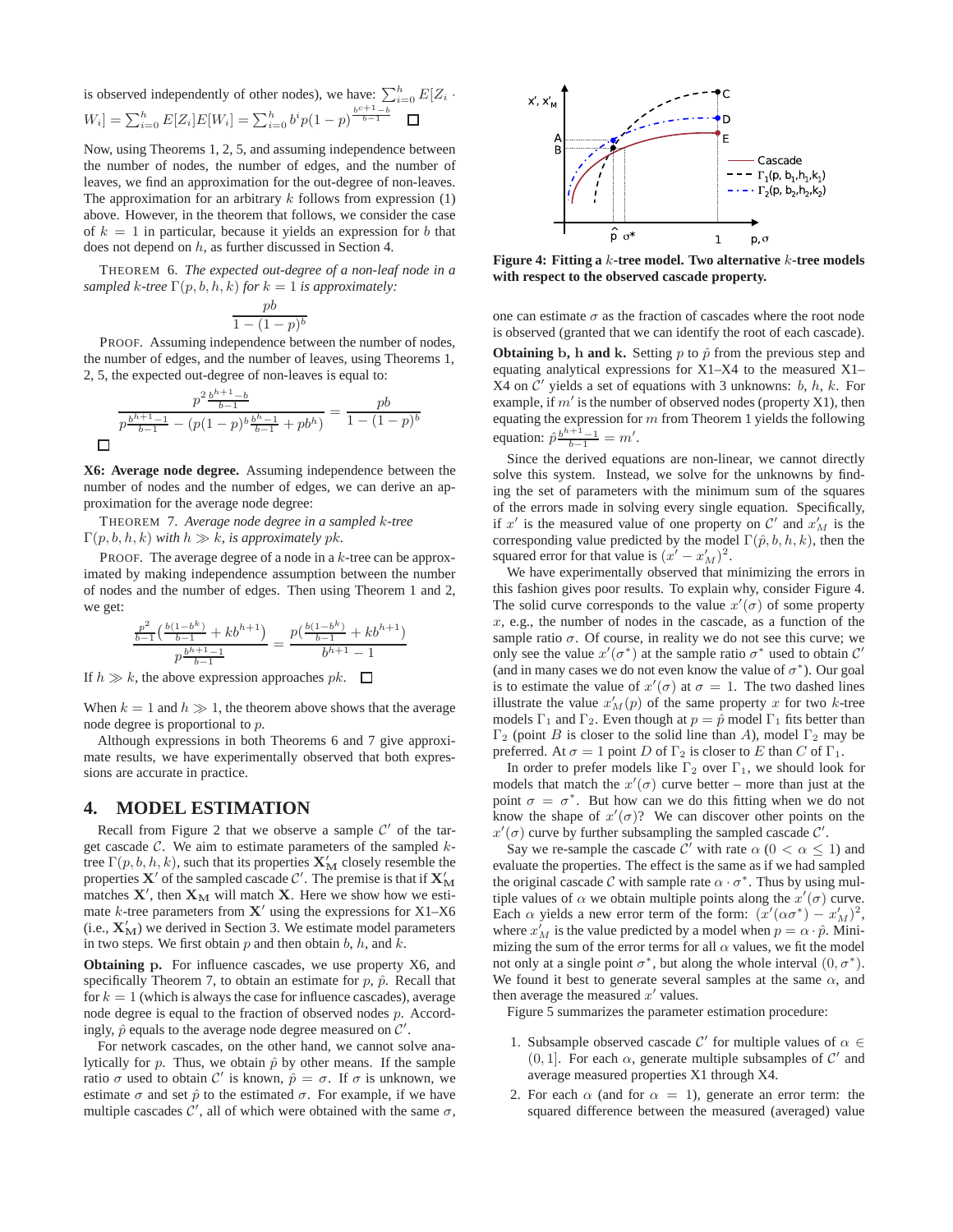

**Figure 5: Parameter estimation of** k**-tree model. We subsample the observed cascade to obtain more accurate parameters.**

and the value predicted by the k-tree model (function of  $\alpha \hat{p}$ ,  $h, h,$  and  $k$ ).

3. Apply the least squares method (we use grid-based search) to find parameters  $\hat{b}$ ,  $\hat{k}$ ,  $\hat{h}$  that minimize the sum of the errors.

**Influence cascades.** In-degree of non-roots in influence cascades is always 1. So when estimating parameters for influence cascades,  $k$  is explicitly set to 1 and we only have to solve for b and  $h$ .

Furthermore, we found that better  $k$ -tree models can be found by first solving for b using X5. Specifically, we measure the out-degree of non-leaves on  $\mathcal{C}'$ , say it is  $x'$ , and equate it to the expression from Theorem 6 to obtain:  $\hat{p}b/(1-(1-\hat{p})^b) = x'$ . Then we solve this equation for b numerically using bisection. Having found  $\hat{b}$  estimate this way, we then estimate  $h$  using X1–X4 and subsampling as described above (X1 alone would also suffice).

**Integer-valued vs. real-valued parameters.** Our k-tree model assumes integer values for all three parameters. However, in real cascades nodes have varying branching factor  $b$  and in-degree  $k$ , and different leaf nodes are at different heights. Hence, we allow real valued parameters for k-trees.

Real-valued parameters have natural interpretation in our k-tree model. Real-valued *b* can be interpreted as an average number of direct children (not counting children attached via spurious edges), e.g., if b is 2.5, half of the nodes have 2 children and half of the nodes have 3 children. Similarly, real-valued  $k$  is interpreted as an average in-degree of non-roots, e.g. if  $k$  is 2.5, half of the nodes have connections from 2 closest ancestors while half have connections from 3 closest ancestors. Finally, modulo of  $h$  can be interpreted as the fraction of nodes with children at level  $|h|$ , e.g. if h is 3.5, half of the nodes at level 3 have children, while half do not.

However, the expressions for X1–X5 do not allow non-integer values for  $h$  and  $k$  (because bounds of summations need to be integer-valued). To address this, we linearly interpolate the function value between two integer values. For example, if  $y_0 = f(x_0)$ for integer  $x_0$  and  $y_1 = f(x_0 + 1)$ , then the value of  $f(x)$  for  $x \in [x_0, x_0 + 1]$  is  $y_0 + (x - x_0)(y_1 - y_0)$ . In our case we linearly interpolate between  $f(h, k)$  and  $f(h + 1, k + 1)$  in 2 dimensions.

#### **5. EXPERIMENTS**

In this section, we evaluate our cascade model and our method for correcting for missing data in the cascades. We first evaluate whether  $k$ -tree cascades' properties are affected by the missing data in the same way as the properties of the target cascades. In other words, is there a  $k$ -tree for each target cascade such that the properties of the target cascade are similar to the properties of the ktree at each sample ratio? Next, we evaluate the soundness of the method. Specifically, do the properties  $X_M$  of the complete k-tree parameterized based on  $\mathcal{C}'$  match the properties  $\mathbf X$  of the complete target cascade  $C$ ? Finally, we study the parameters of the model itself. b, k, and h can themselves be viewed as properties of the original cascade. Hence, we look at how well  $k$ -tree parameters match the corresponding properties of the target cascade. If  $k$ -tree parameters match the corresponding cascade properties then each parameter indeed has an intuitive meaning.

#### **5.1 Experimental Setup**

For our evaluation, we need complete target cascades. We consider two types of target cascades: (a) *synthetic cascades* generated on real and synthetic networks, (b) actual cascades obtained from Twitter and blogs which we refer to as *real cascades*. Each complete cascade, in our experiments, can actually be sampled at several ratios, not just at one ratio  $\sigma^*$ , as it is the case for the target cascade of Figure 2. Hence, in this section we refer to the sample ratio of the observed cascade using variable  $\sigma$ , and not  $\sigma^*$ .

**Synthetic cascades.** Synthetic cascades are generated using an action propagation model simulated on a given network. The model takes as input a network and action sequence size, set to 127 in our simulations, and generates an action sequence which specifies influences. We use both synthetic networks and the real network of Twitter users to simulate our action propagation model.

We use a variant of the Susceptible-Infected (SI) model [2], commonly used in studies of virus and information diffusion. Here are the steps of the simulation. First, we select at random a root node  $r$  with non-zero out-degree. Then,  $r$  is added to the initially empty list of infected nodes I and all of its outgoing edges  $(r, s)$  are added to the initially empty FIFO queue of infected-susceptible node pairs S. After that, we repeat the following steps until 127 elements of the action sequence  $A$  are produced:

- 1. Remove the first pair  $(r, s)$  from the queue S.
- 2. With probability  $\beta$ , output an action sequence element  $(r, s)$ . Then add s to I and add all edges  $(s, u)$  where  $u \notin I$  to S. Otherwise (i.e., with the remaining probability  $1 - \beta$ ), push  $(r, s)$  back into S.

Our action propagation model requires a network as input. We used two types of networks: synthetic networks and real social network of "who follows whom" of Twitter.

Synthetic networks were generated using three network models: Erdős-Rényi random graph, Scale Free random graph and Forest Fire model [16]. We do not present results for all of them in this paper, but complete results for all the models can be found in the extended version of the paper [23]. All networks were generated with  $10^6$  nodes. Erdős-Rényi graph was generated with an average degree of 10, Forest fire network was generated with parameters  $p_f = 0.36$  and  $p_b = 0.315$  (yielding average degree of 10). And Scale Free graph was generated with power law degree distribution exponent  $\alpha = 2.0$  (roughly corresponding to the power law degree exponent of the Twitter network).

The Twitter "who follows whom" network was collected via the Twitter API in a breadth-first manner from June through December 2009 with the set of seed user IDs taken from the public stream of tweets (Twitter status updates) monitored in that period. In other words, for every user u for which we observed a tweet, we collected friends of  $u$  followed by their friends of friends, etc. in a breadthfirst manner. The network we obtained has 71,804,410 nodes and 2,040,072,198 directed edges (average degree of 28.4), where each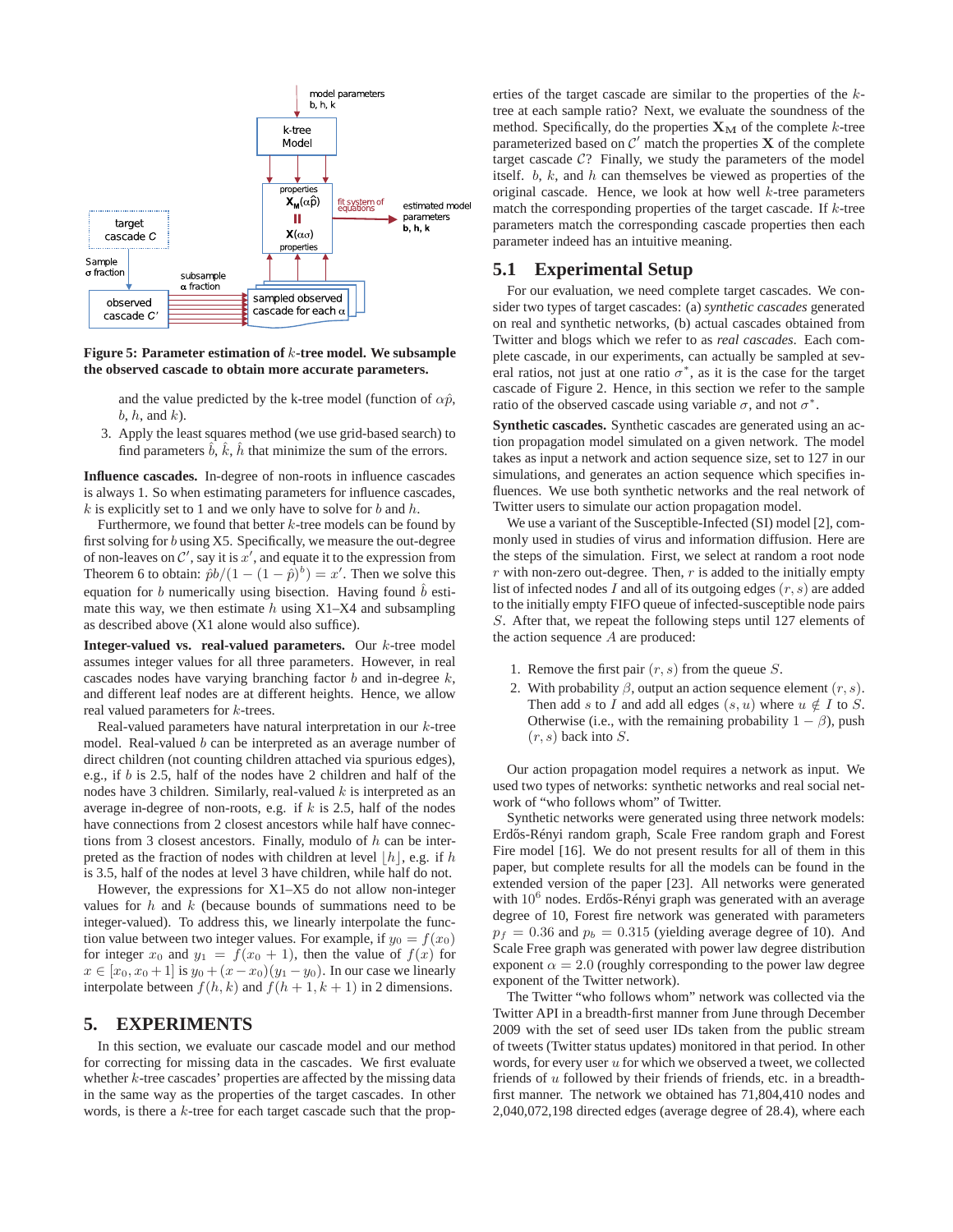

**Figure 6: X2-X4 properties on estimated** k**-tree and observed cascades. First row: synthetic cascades on Twitter network. Second row: a single Twitter retweet cascade. Error bars correspond to 95% confidence interval. Note agreement between the properties of the target cascade (solid line) and the properties of the** k**-tree cascade (dashed line) as we vary the fraction of missing data.**

edge corresponds to the "follows" relationship among users (if A follows  $B$ ,  $A$  receives  $B$ 's tweets).

We also consider real cascades that are constructed from action sequences extracted from traces of human activity. We use Twitter retweets as natural action sequences that when combined with the Twitter network form network cascades. In addition, we also use the action sequences of link creation between blog posts that naturally form influence cascades.

**Retweet Cascades.** Tweets are Twitter status update messages and retweets are re-postings of the previously posted tweets. We focus on how a given URL  $x$  propagates through the Twitter social network by people reposting (i.e., forwarding) the original Tweet.

We took a *complete* set of tweets, collected by Topsy, for the most popular URLs posted on Twitter between June and December 2009. From the set of tweets with URLs, we then extracted retweets. If user  $u$  posts a tweet with URL  $x$ , any tweet of the form "RT  $@u t$ ", where t contains URL x, is a retweet of x. For example, suppose user  $A$  posts a tweet with URL  $x$ , then user  $B$ who follows A posts "RT  $@A x$ " and another user C who follows  $B$  (but may not follow  $A$ ) posts: "RT  $@A x$ ". This sequence of tweets forms an action sequence  $\langle (⊥, A), (Ø, B), (Ø, C) \rangle$ . This action sequence, combined with the network of who follows whom, can then be used to construct a network cascade (if a node retweets more than once, we consider only the first retweet).

Note that there is no way to tell which node influenced which other node from retweets. Using the same example, if another node D retweets  $A$ 's  $x$  and  $D$  follows both  $B$  and  $C$  (but does not follow A), then both  $B$  and  $C$  could have influenced  $D$ . Thus to obtain influence cascades from retweet network cascades, we select a single incoming edge for each node giving credit to the last neighbor to retweet. In our example, if C retweeted after B, we say  $(C, D)$ .

Although we had to drop some of the tweets due to changed and deleted usernames, our final cascades were nearly 95% complete with the experiments performed on their largest connected components. We considered only cascades of more than 100 nodes with the total of 250 such cascades.

**Blog Cascades.** Blog posts and links in them to other blog posts provide action sequences with explicit influence relations. Specifically, each post with no outgoing links starts an action sequence. Suppose blog  $A$  makes a post  $a$  and blog  $B$  links to post  $a$  in one of its posts b, then we can infer action sequence  $(A, B)$ . If blog  $C$  then makes a post  $c$  linking to  $b$ , our action sequence becomes  $\langle (\perp, A), (A, B), (B, C) \rangle$ . Accordingly, we can then construct an influence cascade. If C has links to say both x and  $y$ , we arbitrarily pick one of the links. In our dataset, blog posts linking to more than one post in the same cascade were extremely rare (less than 0.01%), validating our model of influence cascades as trees.

For our experiments, we extracted influence cascades from the set of blog posts collected by Spinn3r between August and November 2008. This data set includes essentially a complete snapshot of the English blogosphere. We considered only cascades of 100 and more nodes with the total of 100 such cascades. We did not consider network cascades in the context of blogs because there is no explicit blog network (although implicitly created blog networks have been studied before [17]).

#### **5.2 Soundness of the** k**-tree Model**

One of the assumptions underlying our methodology is that sampling (i.e., missing data) has the same effect on  $k$ -trees as on target cascades. We test this assumption to validate our method and demonstrate that k-tree is a useful model for real cascades.

In this experiment we work with complete target cascades so  $\sigma = 1$  (i.e.,  $C' = C$ ). We sample each target cascade at rates  $\alpha =$  $0.1, 0.2, \ldots, 1.0$  and measure properties X1–X4 at each rate. Then we estimate a k-tree model  $\Gamma(\hat{b}, \hat{h}, \hat{k})$  as discussed in Section 2. Estimated parameters  $\hat{b}$ ,  $\hat{h}$ ,  $\hat{k}$  are the same for all four properties.

Figure 6 shows a grid with 6 graphs. The top row corresponds to synthetic cascades on the Twitter network and the bottom row corresponds to a retweet cascade<sup>1</sup>. Each column of the grid corresponds to one of the X2–X4 properties. Consider the bottom

<sup>&</sup>lt;sup>1</sup>We estimate model parameters for each real cascade individually, so we are showing results for only one cascade as an example.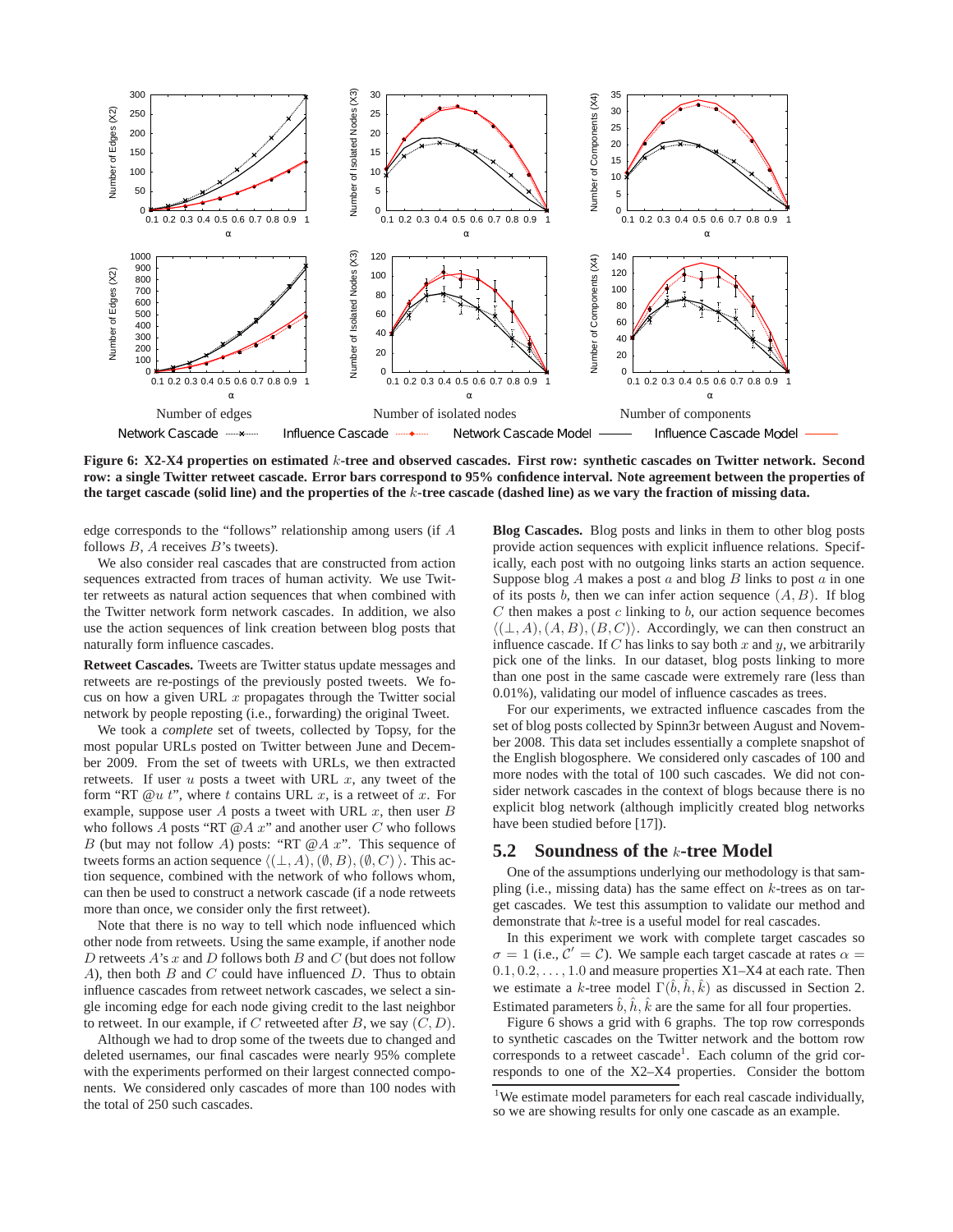

**Figure 7: Observed vs. estimated properties. First row: blog influence cascades. Second row: retweet influence cascades. Third row: retweet network cascades. All errors are averaged over a set of cascades, error bars correspond to 95% confidence interval.**

rightmost graph for a single retweet network cascade and its corresponding influence cascade. The dark dashed curve shows X4 (number of weakly connected components) measured on the network cascade as a function of subsample rate  $\alpha$ . The dark solid curve shows analytically calculated X4 for the network cascade's k-tree model as a function of  $\alpha$ . Similarly, the light dashed curve shows X4 measured on the influence cascade and the light solid curve shows analytically calculated X4 for its k-tree model. Observe that the model predicts the actual values fairly well.

Now consider the top row. Here, for the target influence and network cascades, each measured property value at each sample rate is an average across 1000 synthetic cascades simulated on the Twitter network (all of the same size). Accordingly, the  $k$ -tree models for both influence and network cascades are fitted to the average of measured values. Again, the fits are fairly close.

Note that the model curves in each row correspond to the same k-tree (estimated for either network or influence target cascade), so the curves in each graph were not fitted individually. Yet the analytical model values match closely the measured values for all the properties. Although we do not present results here, the same close fit for all properties, including X1, was observed for synthetic cascades simulated on synthetic graphs and real cascades constructed from blogs. More importantly, we performed the same experiment with cascade properties that are not explicitly fitted (e.g., size of the largest weakly connected component) and found similar close fits. Overall, we conclude that *for every target cascade there is a* k*-tree model such that their properties are alike at each sample rate*.

# **5.3 Estimating Target Cascade Properties**

Next, we evaluate to what degree do the properties of the estimated k-tree model approximate the properties of the complete target cascade.

We reconstruct the following cascade properties: (1) number of nodes, (2) number of edges, (3) width, which is defined as the maximum number of nodes at any depth/level [5], and (4) participation, which is defined as the number of non-leaf nodes [5].

Figure 7 shows a grid of 12 plots. The top row corresponds to blog cascades, the middle row corresponds to retweet influence cascades, and the bottom row corresponds to retweet network cascades. Each column corresponds to one of the four properties. The results are averaged across 250 retweet and 100 blog cascades (the results for synthetic cascades are similar to those presented here).

For example, consider the top leftmost graph for the number of nodes measured on blog cascades. Say  $x$  is the number of nodes in  $\mathcal{C}, x'(\sigma)$  is the number of nodes in  $\mathcal{C}'$  obtained with sample ratio  $\sigma$  and  $x_M$  is the number of nodes in the k-tree model estimated from  $C'$ . The relative error of the  $k$ -tree model estimate at sample ratio  $\sigma$  is then  $\hat{e} = \frac{|x_M - x|}{x}$ , shown by a dark curve in the plots (k-tree model may differ at each  $\sigma$ ). Similarly, the relative error of the observed value at sample ratio  $\sigma$  is  $e' = \frac{|x'(\sigma) - x|}{r}$ , shown by a light curve in the plots. As expected, the light curve is a straight line because the observed cascade size, and its relative error, is linear with  $\sigma$ .

In all of the plots of Figure 7, except for the width on retweet influence cascades, the error of the estimated properties is better than the error of the observed properties for almost all  $\sigma$  values. In general, with 70% or less of the target cascade  $C$ , our method provides a significantly better estimate of  $\mathcal{C}$ 's properties than what is observed on  $\mathcal{C}'$ . However, for  $\sigma > 0.9$ , our method does worse than working with  $\mathcal{C}'$  directly and ignoring the missing data. This suggests that if estimated sample ratio  $\hat{p}$  is high, one is better off measuring properties on  $C'$  directly. But, of course, most properties are not perturbed by missing data at such such high  $\sigma$  values and one would not bother to correct for missing data in such case.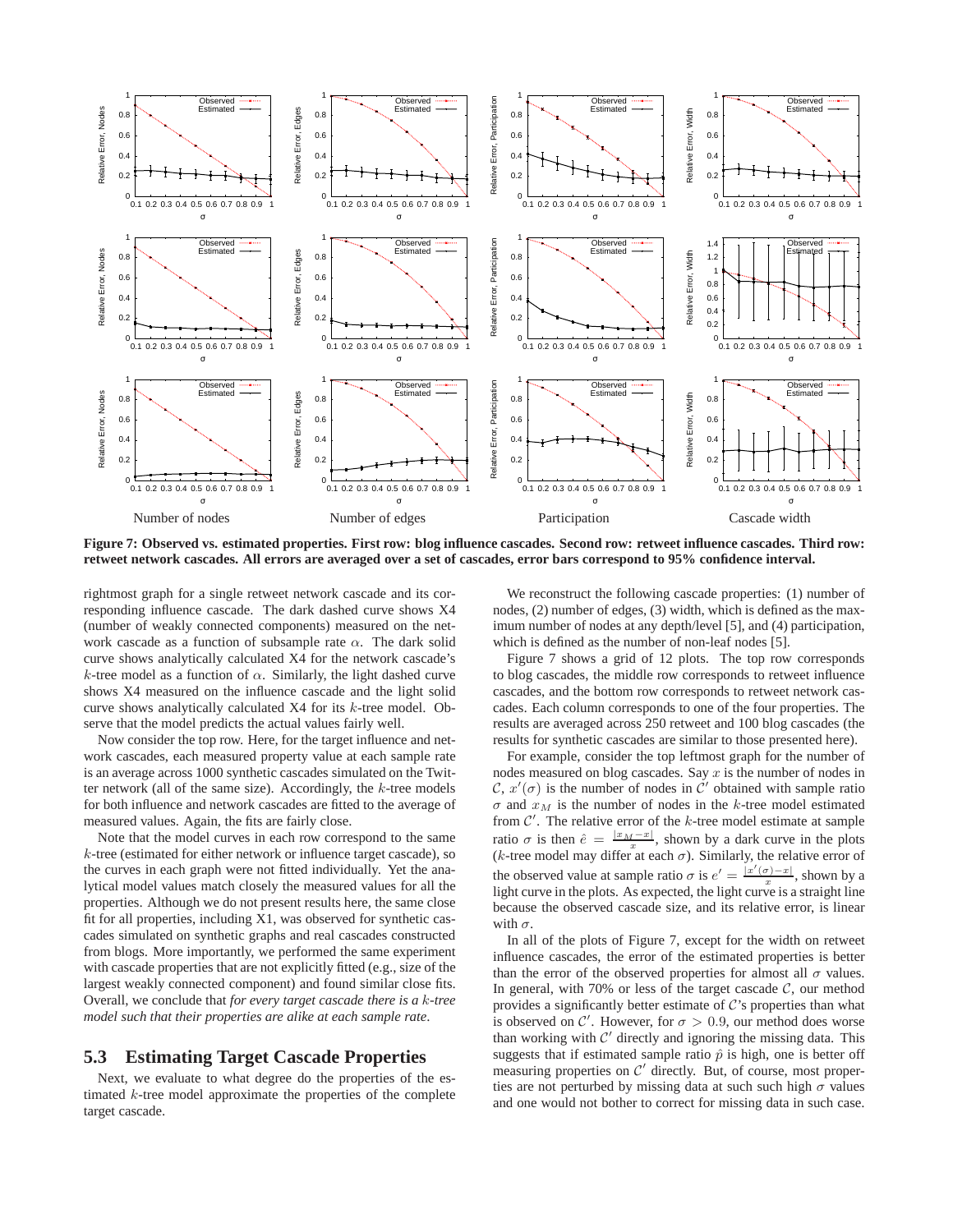|    | <b>Network Cascade</b>         |                          | <b>Influence Cascade</b>       |                          |
|----|--------------------------------|--------------------------|--------------------------------|--------------------------|
|    | estimated<br>error $(\hat{e})$ | observed<br>error $(e')$ | estimated<br>error $(\hat{e})$ | observed<br>error $(e')$ |
|    |                                |                          | 0.02                           |                          |
|    | 0.03                           | 0.29                     | 0.03                           | 0.32                     |
| k. | 0.14                           | 0.21                     |                                |                          |
|    |                                | 0.39                     | $0.00\,$                       | 0.46                     |

**Table 2: Relative errors for estimated and observed parameters**  $\alpha$  averaged over synthetic cascades on Twitter network,  $\sigma^*=0.5$ 

Distortions due to missing data become a bigger issue at lower  $\sigma$ values and this is where our method is most effective and significantly outperforms measurements made on  $C'$ . 20-30% relative error is especially encouraging for such low values of  $\sigma$  as 0.1.

As seen in the rightmost plot of the second row of Figure 7, our method performs poorly on the width of retweet influence cascades. We found that while blog influence cascades are mostly shallow balanced trees (star-shaped), retweet influence cascades resemble more imbalanced trees, possibly because they were artificially generated from the network cascades. This is the reason we believe we are unable to estimate well the width of retweet influence cascades.

Finally, observe that while the number of nodes and edges are explicitly fitted during parameter estimation, participation and width are not fitted. Yet, our model predicts these properties fairly well.

# **5.4 Estimated vs. Observed Parameters**

Parameters of the k-tree model can themselves be viewed as cascade properties. For example, parameter  $k$  naturally maps to the average node in-degree in a cascade. We next evaluate how well the model parameters match the corresponding cascade properties.

As described in Section 3,  $k$  accounts for the spurious edges  $(k-1)$  spurious edges per node), while b and h are branching factor and height of the tree, respectively, without the spurious edges. A network cascade is essentially an influence cascade with spurious edges. Accordingly, if a network cascade has a corresponding influence cascade (which is always the case, given our experimental settings),  $p$ ,  $b$  and  $h$  values must be the same for both cascades. Because  $k$  is trivially 1 for influence cascades, the estimated parameter  $k$  is specific to a network cascade.

Now let's define how model parameters map to cascade properties. *p* corresponds to the sample ratio  $\sigma$  of  $C'$ , so we say the *true* value of p is  $\sigma$ . For b, h, and k, the true value of each will be its corresponding property value measured on  $C$ . The true value of  $b$ is the average out-degree of non-leaves in the influence cascade. The true value of  $h$  is the average weighted depth over all leaves of the influence cascade. The weight of each leaf is the number of its descendants at the max level of the tree had the tree been balanced (consistent with real-valued  $h$  in Section 4). Finally, the true value of  $k$  is the average in-degree of non-roots. Recall that we only consider k for network cascades.

To have a baseline when comparing estimated parameters to the true ones, we also measure properties corresponding to  $b, h$ , and  $k$ on C ′ . We will refer to these measured properties as to *observed* parameters. Observed parameters are defined similarly to the true ones but unlike the true parameters these are measured on  $\mathcal{C}'$  as opposed to  $\mathcal{C}^2$ . For example, observed b is defined as the average out-degree of non-leaves measured on  $C'$ .

In this experiment, the goal is to compare estimated model parameters to the true parameters. As a baseline, we also compare the observed parameters to the true parameters. To make comparison

| Spurious Edges                 |                       | No Spurious Edges              |                          |
|--------------------------------|-----------------------|--------------------------------|--------------------------|
| estimated<br>error $(\hat{e})$ | observed<br>error(e') | estimated<br>error $(\hat{e})$ | observed<br>error $(e')$ |
|                                |                       | 0.02                           |                          |
| 0.03                           | 0.86                  | 0.02                           | 0.31                     |
| 0.02                           | 0.43                  |                                |                          |
| 0.05                           | 0.66                  | 0.10                           | 0.43                     |

**Table 3: Relative errors for estimated and observed parameters for** k**-trees with 127 nodes,**  $b \sim \text{Normal}(2, 1)$ ,  $k = 3.5$ ,  $\sigma^* = 0.5$ 

direct, as in the previous experiment, we use relative errors  $\hat{e}$  and e'. For example, if  $b^*$  is the true value of branching factor,  $\hat{b}$  is its estimate, and  $b'(\sigma)$  is the observed value at sample ratio  $\sigma$ , then  $\hat{e} = \frac{|\hat{b} - b^*|}{b^*}$  and  $e' = \frac{|b'(\sigma) - b^*|}{b^*}$ .

**Performance on synthetic cascades.** We generated synthetic cascades on synthetic networks and Twitter network. Due to space constraints we show results here only for Twitter network; the results for other networks are similar to the ones we present here. Synthetic cascades were generated with 127 nodes each with a total of 1000 cascades simulated on each network.

Table 2 shows results averaged over all simulations on Twitter network with sampled cascades  $\mathcal{C}'$  at  $\sigma = 0.5$ . Each row corresponds to one of the four parameters. There are two sets of columns, one for the network cascades and one for the influence cascades. Each set has two columns: the left one corresponds to the estimated error  $\hat{e}$  (with respect to one of the four parameters), the right one corresponds to the observed error  $e'$ . Note that we are not showing the observed error for p because this parameter cannot be directly measured from observed data. Also we cannot analytically estimate  $p$  for network cascades, so we omit values for  $p$ 's estimated error for network cascades.

Observe that the errors of the estimated parameters are very low: almost all below 5%. Contrast them with 20-40% errors for observed parameters. Finally, note how accurately we are able to infer p for influence cascades. This demonstrates the effectiveness of X6 as an estimate of  $\sigma$ .

Recall that both influence and network cascades, in our setting, are constructed from the same action sequence. Accordingly, b and h are the same for the network and influence cascades, as discussed above. Interestingly enough, although model parameters for network and influence cascades are estimated independently, the estimated errors for  $b$  and  $h$  are low in both cases. Hence, similar  $b$  and  $h$  values are predicted for both influence and network cascades. This is yet another strength of our method: we are able to detect close similarity between the equivalent network and influence cascades.

**Robustness of parameter estimation.** Finally, we test the robustness of parameter estimation. By generating and sampling a k-tree cascade with constant integer b, h, k parameters and  $\sigma$  sample ratio, we experimentally verified that we can match all parameters precisely ( $\hat{e} = 0$  for all parameters). So we added variance to parameter  $b$  and used real-valued  $k$ . Specifically, we generated cascades with 127 nodes,  $b \sim$  Gaussian(2, 1) and  $k = 3.5$  (since b is stochastic, the actual height varied). All cascades  $C$  were generated 1000 times and sampled to obtain  $\mathcal{C}'$  with  $\sigma = 0.5$ .

Table 3 shows the results. The table is similar to Table 2 with the two sets of columns referring to cascades with and without the spurious edges instead of network and influence cascades, respectively. Although we added variance to the branching factor and used a real-valued  $k$ , the estimated parameters have a very small error with respect to the true values. This result demonstrates the robustness of our parameter estimation.

<sup>2</sup>We cannot assume to have access to both influence and network cascades, so the parameters are measured on whatever  $\mathcal{C}'$  we are given (either network or influence).